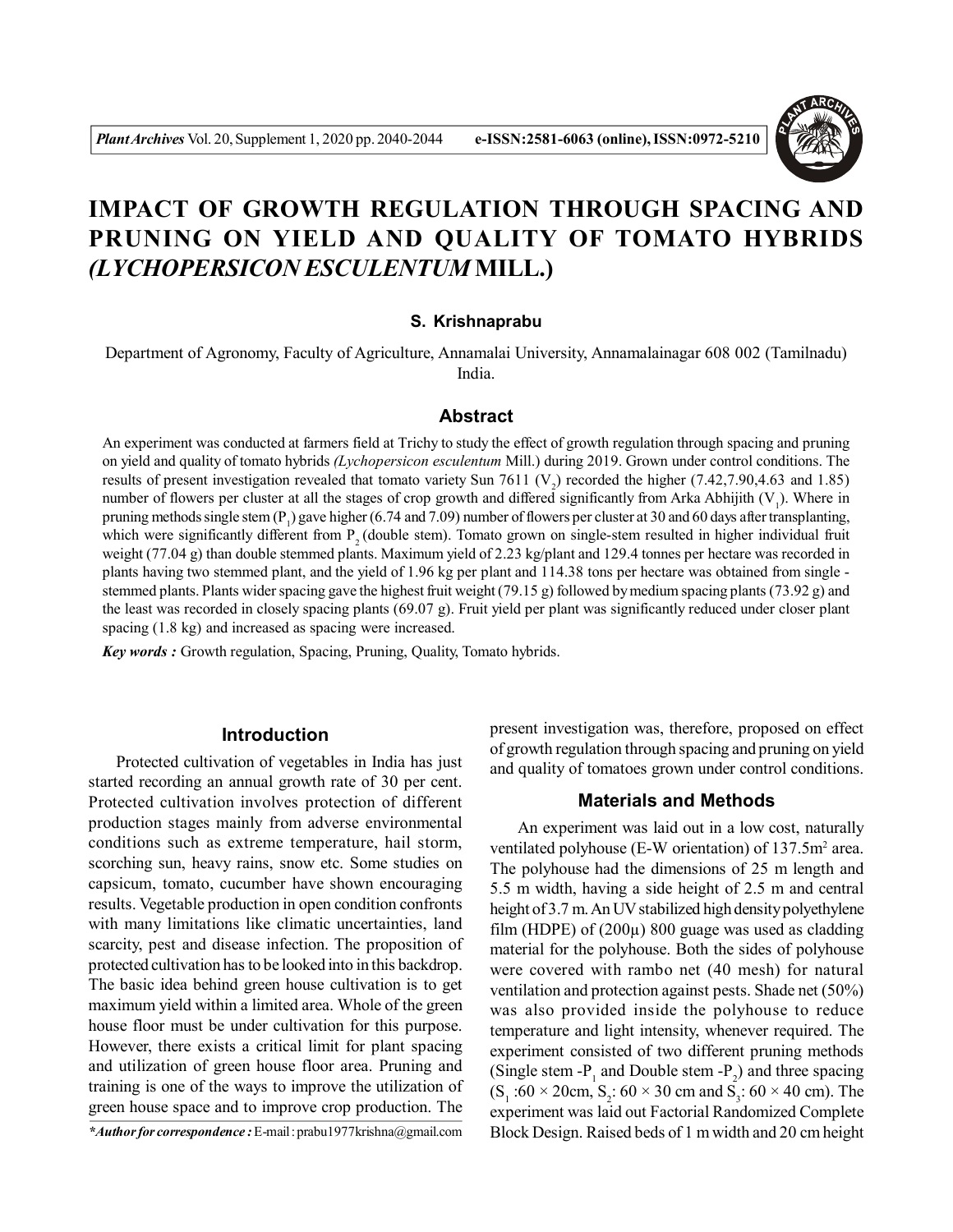were prepared with a walking space of 45 cm between the beds. Beds were incorporated with well decomposed farm yard manure and basal dose of inorganic fertilizers were mixed thoroughly (Anonymous, 1999). The analysis of one year data on qualitative and yield characters like number of flower per cluster, number of fruits per cluster, average fresh fruit weight, fruit yield per plant and fruit yield per hectare and the chlorophyll a and b in leaves were estimated, adopting the procedure outlined by Hiscox and Israelam (1979).

# **Results and Discussion**

The findings of the present study as well as relevant discussion have been presented under following heads:

## **Effect of spacing and pruning on number of flowers per cluster in tomato hybrids**

It was observed from table 1 that  $V_2$  gave higher (7.42,7.90,4.63 and 1.85) number of flowers per-cluster at all the stages of crop growth, which were significantly different from  $V_1$ .

Between pruning methods  $P_1$  gave higher (6.74 and 7.09) number of flowers per cluster at 30 and 60 days **Table 1:** Effect of pruning and spacing on number of flowers

per cluster at 30,60,90 days after transplanting and at final harvest.

| <b>Treatments</b>    | 30 DAT               | 60 DAT    | 90 DAT    | Final     |  |  |  |
|----------------------|----------------------|-----------|-----------|-----------|--|--|--|
|                      |                      |           |           | harvest   |  |  |  |
| $\rm V_{_1}$         | 5.50                 | 5.29      | 3.10      |           |  |  |  |
| $V_2$                | 7.42                 | 7.90      | 4.63      | 1.85      |  |  |  |
| F-test               | $\ast$               | $\ast$    | $\ast$    | f&        |  |  |  |
| $S.E. \pm$           | 0.08                 | 0.10      | 0.06      | 0.01      |  |  |  |
| $C.D. (P=0.05)$      | 0.22                 | 0.28      | 0.17      | 0.02      |  |  |  |
| $\mathbf{P}_{1}$     | 6.74                 | 7.09      | 3.90      | 1.28      |  |  |  |
| $P_{2}$              | 6.18                 | 6.10      | 3.82      | 1.28      |  |  |  |
| F-test               | $\ast$               | $\ast$    | <b>NS</b> | <b>NS</b> |  |  |  |
| $S.E. \pm$           | 0.08                 | 0.10      | 0.06      | 0.01      |  |  |  |
| $C.D. (P=0.05)$      | 0.22                 | 0.28      |           |           |  |  |  |
| $S_{1}$              | 6.22                 | 6.59      | 3.95      | 1.26      |  |  |  |
| $\overline{S_2}$     | 6.56                 | 6.49      | 3.86      | 1.28      |  |  |  |
| $\overline{S_{3}}$   | 6.58                 | 6.71      | 3.78      | 1.29      |  |  |  |
| F-test               | $\ast$               | <b>NS</b> | <b>NS</b> | <b>NS</b> |  |  |  |
| $S.E. \pm$           | 0.09                 | 0.12      | 0.07      | 0.01      |  |  |  |
| $C.D. (P=0.05)$      | 0.27                 | 0.34      |           |           |  |  |  |
| $V1$ : Arka Abhijith | $v_{2}$ : Sun 7611   |           |           |           |  |  |  |
| $P_1$ : Single stem  | $P_{2}$ :Double stem |           |           |           |  |  |  |
| $S_1$ : 60 × 20cm    | $S_{2}$ : 60 × 30cm  |           |           |           |  |  |  |
| $S_3$ : 60 × 40cm    |                      |           |           |           |  |  |  |

NS= Non-significant.

after transplanting, which were significantly different from  $P_2$ . However,  $P_1$  and  $P_2$  were at par at 90 days after

transplanting and at final harvest.

Number of flowers per cluster did not differ significantly among spacing treatments at all the stages of crop growth except at 30 days where  $S_3$  gave the highest (6.58) number of flowers per cluster, which was significantly different from  $S_2$  and  $S_1$ . The least number of flowers per cluster was recorded in  $S_1$ .

Number of flowers per cluster did not differ significantly with all interactions, at all the stages of crop growth. Though number of flowers per cluster varied initially, at 90 days after planting and at final harvest it did not differ significantly among pruning treatments. Lim and Chen (1988) also reported that there was no significant variation for number of flowers per cluster between single stemmed and double stemmed tomato plants. Rajewar and Patil (1979) also observed no statistical difference in the number of flowers per cluster between pruning treatments. Number of flowers per cluster did not differ significantly at 30 days after planting where wider spacing  $(60 \times 40 \text{ cm})$  gave higher number of flowers per cluster (6.58). Number of flowers per cluster at 60, 90 days after planting and number of fruits per cluster did not differ significantly. Sun 7611 produced higher number of flowers per cluster (7.9 at 60 days after planting) which might be attributed to the varietal difference.

#### **Interactions effects**

There was no significant difference observed for number of flowers per cluster with all treatment interactions at all the stages of crop growth. Treatment interactions VS and PS did not differ significantly for the number of clusters per plant. However, interaction VP differed significantly (Table la).

## **Effect of spacing and pruning on number of fruits per cluster in tomato hybrids**

Number of fruits per cluster differed significantly between hybrids. Sun 7611 produced more number of fruits per cluster at all the stages of crop growth. Arka Abhijith recorded significantly higher fruit weight (91.62 g). Less number of fruits per cluster, in Arka Abhijith could be a reason for higher fruit weight due to inverse relationship between fruit weight and number of fruits (Rasmussen, 1986). Single-stemmed plants produced higher number of fruits per cluster at all the stages of crop growth compared to double stemmed plants.

## **Interaction effects**

Number of fruits per cluster did not differ significantly for treatment interactions VS and PS. However, treatment interaction VP differed significantly.

#### **Effect of spacing and pruning on fresh fruit weight,**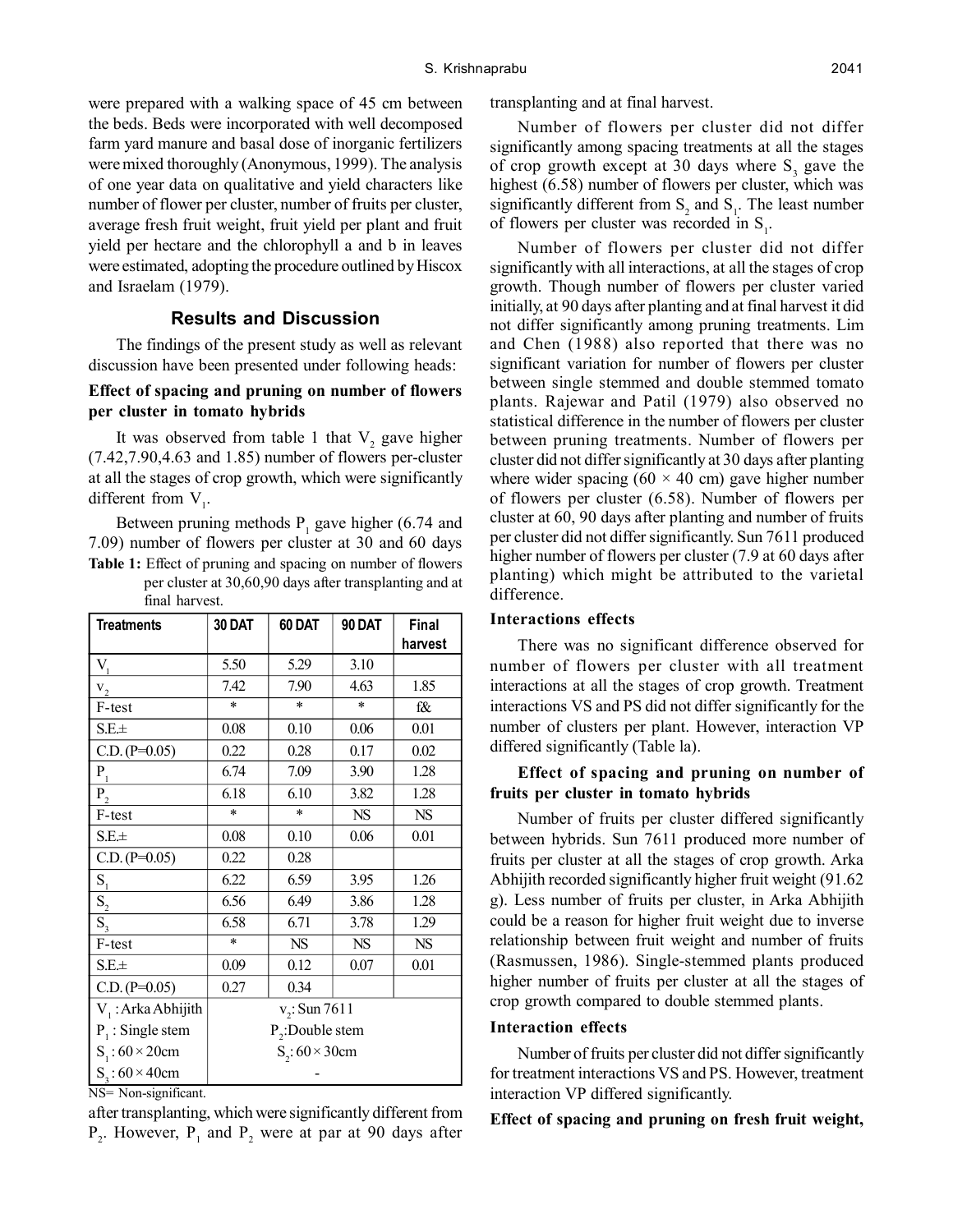| <b>Treatments</b>                                           | 30 DAT                 | 60 DAT                 | 90 DAT                 | harvest                |
|-------------------------------------------------------------|------------------------|------------------------|------------------------|------------------------|
| $V_{\underline{1}\underline{p}_1}$                          | 5.87                   | 5.73                   | 3.13                   | 0.71                   |
| $V_1p_2$                                                    | 5.12                   | 4.85                   | 3.06                   | 0.71                   |
| $\overline{V_2P_1}$                                         | 7.60                   | 8.45                   | 4.67                   | 1.85                   |
| $\overline{\mathrm{V_{2}P_{2}}}$                            | 7.23                   | 7.36                   | 4.59                   | 1.85                   |
| F-test                                                      | $\overline{\text{NS}}$ | <b>NS</b>              | $\overline{\text{NS}}$ | $\overline{\text{NS}}$ |
| $S.E. \pm$                                                  | 0.11                   | 0.14                   | 0.08                   | 0.01                   |
| $C.D. (P=0.05)$                                             |                        |                        |                        |                        |
| $V_1s_1$                                                    | 5.33                   | 5.33                   | 3.15                   | 0.71                   |
| $\overline{V}_{\underline{1}\underline{S}_{\underline{2}}}$ | $\overline{5.51}$      | 5.26                   | 3.12                   | 0.71                   |
| $\overline{V}_{1} s_3$                                      | 5.65                   | 5.28                   | 3.02                   | 0.71                   |
| $V_{22}S_{1}$                                               | 7.12                   | 7.85                   | 4.74                   | 1.82                   |
| $\overline{V}_{22}S_2$                                      | 7.62                   | 7.73                   | 4.61                   | 1.86                   |
| $\overline{V}_{2\frac{S_{3}}{2}}$                           | 7.52                   | 8.14                   | 4.53                   | 1.87                   |
| $\overline{F-test}$                                         | $\overline{\text{NS}}$ | $\overline{\text{NS}}$ | $\overline{\text{NS}}$ | $\overline{\text{NS}}$ |
| $S.E. \pm$                                                  | 0.13                   | 0.17                   | 0.10                   | 0.01                   |
| $C.D. (P=0.05)$                                             |                        |                        |                        | $\%$                   |
| $P_1S_1$                                                    | 6.40                   | 7.03                   | 3.94                   | 1.25                   |
| $P_1S_2$                                                    | 6.91                   | 6.92                   | 3.93                   | 1.29                   |
| $P_1S_3$                                                    | 6.90                   | 7.31                   | 3.83                   | 1.29                   |
| $P_2S_3$                                                    | 6.05                   | 6.14                   | 3.96                   | 1.27                   |
| $P_2S_2$                                                    | 6.22                   | 6.07                   | 3.80                   | 1.28                   |
| $P_2S_3$                                                    | 6.27                   | 6.10                   | 3.72                   | 1.29                   |
| F-test                                                      | $\overline{\text{NS}}$ | ${\rm NS}$             | ${\rm NS}$             | <b>NS</b>              |
| $S.E. \pm$                                                  | 0.13                   | 0.17                   | 0.10                   | 0.01                   |
| $C.D. (P=0.05)$                                             |                        |                        |                        |                        |

**Table l a:** Interaction effect of pruning and spacing on number of flowers per cluster at 30,60,90 DAT and at harvest.

NS = Non-significant.

**Table 2:** Effect of pruning and spacing on number of fruits per cluster at different stages of crop growth in tomato hybrids grown under cover.

| <b>Treatments</b> | <b>30 DAT</b> | 60 DAT    | <b>90 DAT</b> | harvest |
|-------------------|---------------|-----------|---------------|---------|
| $V_{1}$           | 3.72          | 3.58      | 1.33          | 0.71    |
| $V_{2}$           | 4.84          | 5.07      | 2.23          | 1.33    |
| F-test            | $\star$       | $\ast$    | $\ast$        | $\ast$  |
| $S.E. \pm$        | 0.06          | 0.06      | 0.06          | 0.01    |
| $C.D. (P=0.05)$   | 0.19          | 0.16      | 0.17          | 0.02    |
| $P_1$             | 4.64          | 4.78      | 1.90          | 1.02    |
| $P_2$             | 3.93          | 3.87      | 1.65          | 1.01    |
| F-test            | $\ast$        | $\ast$    | $\ast$        | $\ast$  |
| $S.E. \pm$        | 0.06          | 0.06      | 0.06          | 0.01    |
| $C.D. (P=0.05)$   | 0.19          | 0.16      | 0.17          | 0.02    |
| S <sub>1</sub>    | 4.15          | 4.33      | 1.86          | 1.01    |
| $S_2$             | 4.34          | 4.25      | 1.85          | 1.02    |
| $S_{\rm a}$       | 4.35          | 4.39      | 1.62          | 1.02    |
| F-test            | <b>NS</b>     | <b>NS</b> | $\ast$        | NS      |
| $S.E. \pm$        | 0.08          | 0.07      | 0.07          | $0.01*$ |
| $C.D. (P=0.05)$   |               |           | 0.21          |         |

NS= Non-significant.

**Table 2a:** Interaction effects of pruning and spacing in tomato hybrids at different stages of crop growth on number of fruits per cluster.

| <b>Treatments</b> | 30 DAT | 60 DAT     | <b>90 DAT</b> | harvest   |
|-------------------|--------|------------|---------------|-----------|
| $V_1P_1$          | 4.19   | 3.99       | 1.43          | 0.71      |
| $V_1P_2$          | 3.25   | 3.17       | 1.23          | 0.71      |
| $V_2P_1$          | 5.08   | 5.58       | 2.37          | 1.34      |
| $V_{,P_{,}}$      | 4.60   |            |               | 1.31      |
| F-test            | $\ast$ | NS         | <b>NS</b>     | $\ast$    |
| $S.E. \pm$        | 0.09   | 0.08       | 0.08          | 0.01      |
| $C.D. (P=0.05)$   | 0.26   |            |               | 0.02      |
| $V_1s_1$          | 3.59   | 3.58       | 1.42          | 0.71      |
| $V_{12}S_2$       | 3.72   | 3.56       | 1.33          | 0.71      |
| $V_{12}S_{3}$     | 3.84   | 3.61       | 1.24          | 0.71      |
| $V_{22}S_1$       | 4.70   | 5.09       | 2.31          | 1.31      |
| $V_{2S_{2}}$      | 4.96   | 4.94       | 2.37          | 1.33      |
| $V_2S_3$          | 4.86   | 5.18       | 2.00          | 1.34      |
| F-test            | NS     | <b>NS</b>  | <b>NS</b>     | <b>NS</b> |
| $S.E. \pm$        | 0.11   | 0.10       | 0.10          | 0.01      |
| $C.D. (P=0.05)$   |        |            |               |           |
| $P_1S_1$          | 4.34   | 4.76       | 1.99          | 1.01      |
| $P_1S_2$          | 4.76   | 4.62       | 2.07          | 1.03      |
| $P_1S_3$          | 4.81   | 4.97       | 1.64          | 1.03      |
| $P_2S_1$          | 3.95   | 3.90       | 1.74          | 1.01      |
| $P_2S_2$          | 3.92   | 3.88       | 1.63          | 1.00      |
| $P_2S_3$          | 3.90   | 3.81       | 1.60          | 1.01      |
| F-test            | NS     | ${\rm NS}$ | <b>NS</b>     | NS        |
| $S.E. \pm$        | 0.11   | 0.10       | 0.10          | 0.01      |
| $C.D. (P=0.05)$   |        |            |               |           |

NS= Non-significant.

## **fruit yield per plant and fruit yield per hectare in tomato hybrids**

Tomato grown on single stem resulted in higher individual fruit weight (77.04 g) than double stemmed plants. Takahashi and Sasaki (1981) reported that individual fruits from laterals from two or three stemmed plants weighed less than those from the single stemmed plants. The yield of tomato per plant and per hectare was found to differ significantly between pruning treatments. Maximum yield of 2.23 kg/plant and 129.4 tonnes per hectare was recorded in plants having two stemmed plant and the yield of 1.96 kg per plant and 114.38 tones per hectare was obtained from single stemmed plants.

 It is likely that pruning of axillary shoots fad helped in diverting the flow of nutrients towards apical growing point, improving plant growth and ultimately more assimilation of material like carbohydrates and proteins (Mangal and Kasim, 1987) resulting in higher fruit yield. Reported that fruit weight generally decreased as plant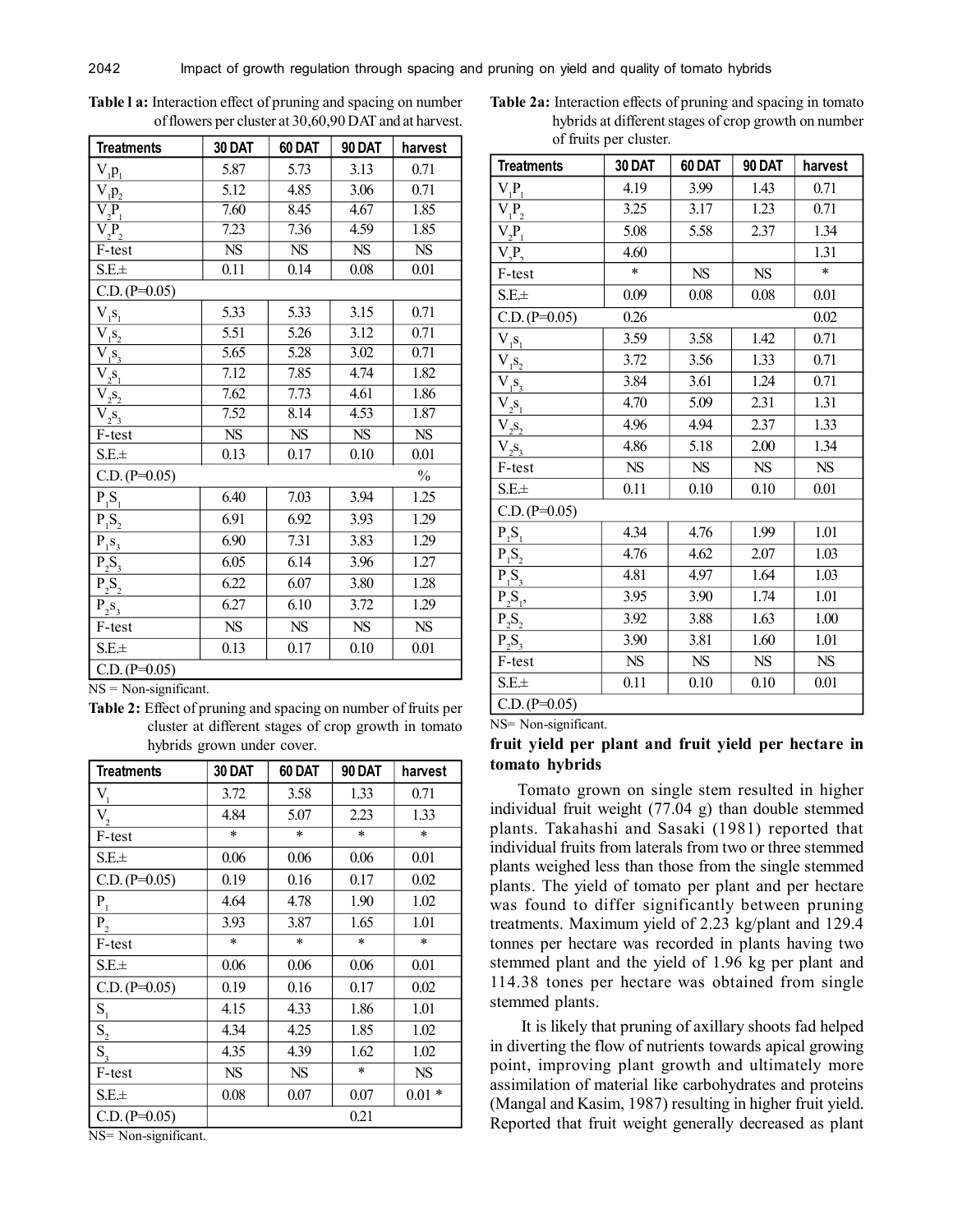| <b>Varieties</b> |                  | Pruning   |         |                           |         | <b>Spacing</b>            |       |                 |
|------------------|------------------|-----------|---------|---------------------------|---------|---------------------------|-------|-----------------|
|                  | $\overline{P_1}$ |           | $P_{2}$ | $\overline{\mathbf{S}_1}$ |         | $\overline{\mathbf{S}_2}$ | $S_3$ | <b>Mean</b>     |
| V.               | 93.57            |           | 86.67   | 84.76                     |         | 92.35                     | 97.76 | 91.62           |
| V,               | 57.52            |           | 55.42   | 53.38                     |         | 55.48                     | 60.55 | 56.47           |
| Mean             | 77.04            |           | 71.05   | 69.07                     |         | 73.92                     | 79.15 |                 |
| Spacing          |                  | P.        |         | Pruning                   | $P_{2}$ |                           |       | Mean            |
| $S_{1}$          |                  | 70.66     |         |                           | 67.49   |                           |       | 69.07           |
| $S_2$            |                  | 77.70     |         |                           | 70.13   |                           |       | 73.92           |
| $S_{\rm a}$      |                  | 82.78     |         |                           | 75.53   |                           |       | 79.15           |
| Mean             |                  | 77.04     |         |                           | 71.05   |                           |       |                 |
|                  | F-test           |           |         | $S.E. \pm$                |         |                           |       | $C.D. (P=0.05)$ |
| Varieties        |                  | $\ast$    |         |                           | 0.98    |                           |       | 2.88            |
| Pruning          |                  | $\ast$    |         |                           | 0.98    |                           |       | 2.88            |
| Spacing          |                  | $\ast$    |         |                           | 1.20    |                           |       | 3.53            |
| VP               |                  | $\ast$    |         |                           | 1.39    |                           |       | 4.07            |
| VS               |                  | <b>NS</b> |         |                           | 1.70    |                           |       |                 |
| PS               |                  | <b>NS</b> |         |                           | 1.70    |                           |       |                 |

**Table 3:** Effect of pruning and spacing on average fresh fruit weight (g) of tomato hybrids grown under cover.

NS= Non-significant.

**Table 4:** Effect of pruning and spacing on fruit yield (kg) per plant of tomato hybrids grown under cover.

| <b>Spacing</b> |         | <b>Varieties</b> |         | Pruning    |                 |
|----------------|---------|------------------|---------|------------|-----------------|
|                | $V_{1}$ | $V_{2}$          | $P_{1}$ | $P_{2}$    | Mean            |
| $S_{1}$        | 1.56    | 2.06             | 1.72    | 1.89       | 1.81            |
| $S_{2}$        | 1.72    | 2.34             | 1.91    | 2.15       | 2.03            |
| $S_{\rm a}$    | 1.98    | 2.91             | 2.25    | 2.64       | 2.44            |
| Mean           | 1.75    | 2.44             | 1.96    | 2.23       |                 |
|                |         | Pruning          |         |            |                 |
| Varieties      |         |                  |         |            | Mean            |
|                |         | P                |         |            | P <sub>2</sub>  |
| $V_{1}$        | 1.69    |                  |         | 1.82       | 1.75            |
| $V_{2}$        | 2.23    |                  |         | 2.64       | 2.44            |
| Mean           |         | 1.96             |         | 2.23       |                 |
|                |         | F-test           |         | $S.E. \pm$ | $C.D. (P=0.05)$ |
| Varieties      | $\ast$  |                  |         | 0.05       | 0.13            |
| Pruning        |         | $\ast$           |         | 0.05       | 0.13            |
| Spacing        |         | $\ast$           |         | 0.06       | 0.16            |
| VP             |         | $\ast$           |         | 0.07       | 0.19            |
| VS             |         | $\ast$           |         | 0.08       | 0.23            |
| PS             |         | NS               |         | 0.08       |                 |

population increased. Plants spaced wider gave the highest fruit weight (79.15 g) followed by medium spaced plants (73.92 g) and the least was recorded in closely spaced plants (69.07 g). Fruit yield per plant was significantly reduced under closer plant spacing (1.8 kg) and increased as in-row spacing increased. Maximum (2.44 kg) fruit yield per plant was recorded in plants with wider spacing. However, yield per hectare was significantly improved under closer spacing because of having more number of plants per unit area as compared to medium and wider plant spacing. The results are in agreement with the findings of Takahashi and Sasaki (1983) and Mangal and Kasim (1987).

#### **Interaction effects**

Fruit yield per plant differed significantly for interactions VP and VS interactions PS did not differ significantly. Among VP,  $V_2 P_2$  gave the highest (2.64 kg per plant) fruit yield and  $V_2S_3$  gave the highest (2.91) kg per plant) fruit yield among treatment interactions VS. Significant difference was also observed in fruit yield per hectare in treatment interaction VP.  $V_2P_2$  gave the highest (152.37 tonnes per hectare) yield. Mangal and Kasim (1987) reported significant interaction effect of varieties and pruning and varieties and

spacing on fruit yield per plant and total yield.

## **Effect of spacing and pruning on chlorophyll a and b content in tomato hybrids**

A significant difference was observed in chlorophyll a between hybrids. Highest (1.86 mg/g fresh weight) chlorophyll a was observed in  $V_2$ , which significantly different from  $V_1$  (Arka Abhijith) chlorophyll a did not differ significantly between pruning treatments. Among